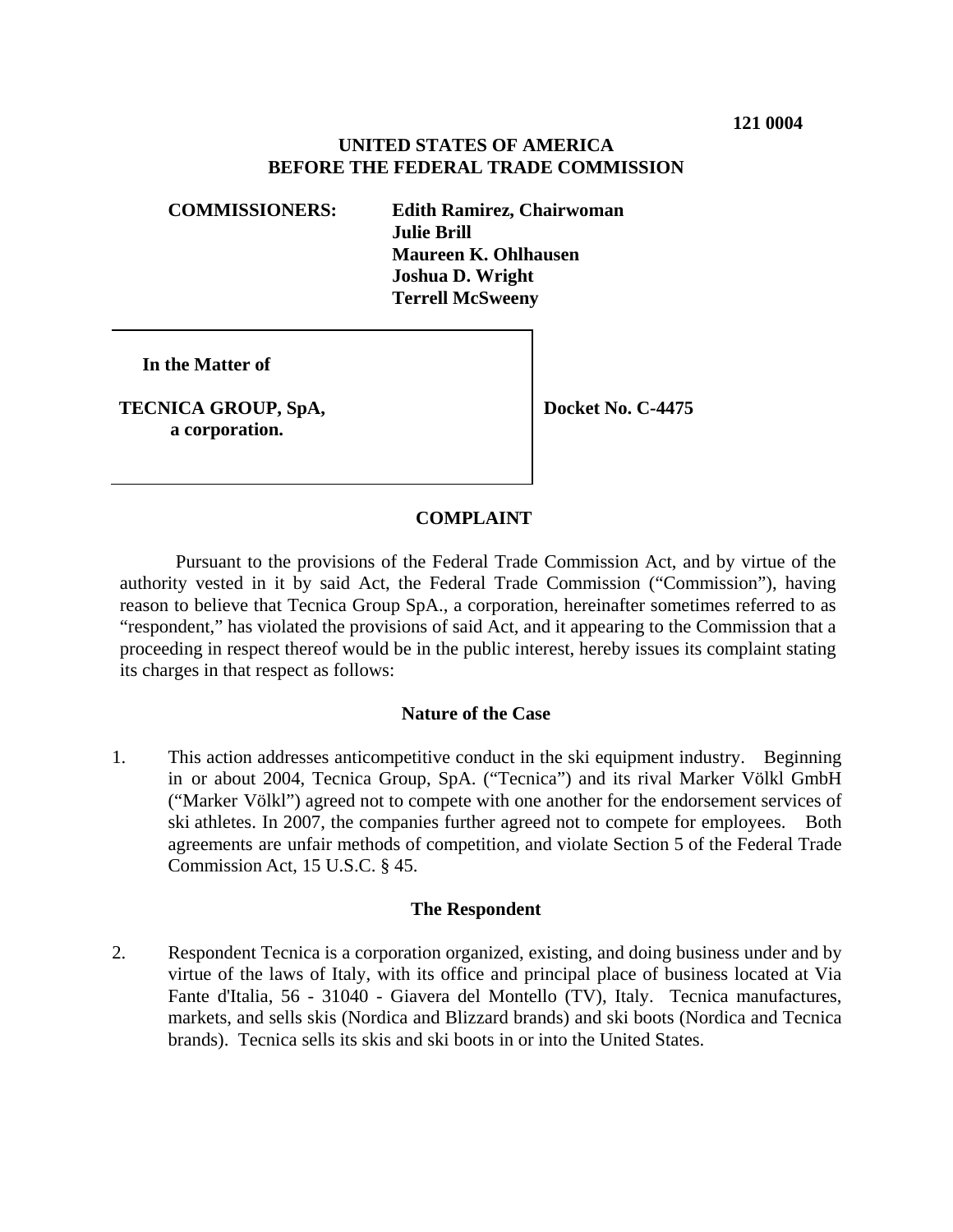- 3. At all times relevant herein, Tecnica has been, and is now, a corporation as "corporation" is defined in Section 4 of the Federal Trade Commission Act, 15 U.S.C. § 44.
- 4. The acts and practices of Tecnica, including the acts and practices alleged herein, are in commerce or affect commerce, as "commerce" is defined in Section 4 of the Federal Trade Commission Act, 15 U.S.C. § 44.

### **The Ski Equipment Businesses of Tecnica and Jarden/Marker Völkl**

- 5. For many years, Tecnica specialized in the manufacture and sale of ski boots. Tecnica acquired the Nordica ski equipment unit from Benetton Group SpA. in 2003. The Nordica unit manufactured and sold both skis and ski boots.
- 6. Tecnica acquired a second ski manufacturer, Blizzard GmbH, in 2006. Currently, Tecnica is the fourth largest seller of skis in the United States.
- 7. Jarden Corporation ("Jarden"), through its subsidiaries Marker Völkl and K2 Inc., manufactures, markets, and sells skis (Völkl and K2 brands) and ski bindings (Marker brand). Jarden acquired Marker Völkl and K2 Inc. in 2007. Jarden is the leading seller of skis in the United States.
- 8. In 1992, Tecnica and Marker Völkl began collaborating in the marketing and distribution of certain complementary ski equipment: Völkl brand skis, and Tecnica brand ski boots. Initially, these companies were not competitors: Tecnica did not have a ski product; Marker Völkl did not have a ski boot product.
- 9. The ski brands later acquired by Tecnica (Nordica and Blizzard brands) were not included in the Tecnica/Marker Völkl collaboration. That is, Tecnica independently manufactures, markets, and distributes Nordica skis and Blizzard skis in competition with Völkl skis.
- 10. Tecnica and Marker Völkl terminated their collaboration in the United States in 2008, and in other regional markets over the period 2008 through 2010.

# **Competition for Ski Athlete Endorsements**

11. The most effective and most costly tool for marketing ski equipment consists of securing endorsements from prominent ski athletes. Endorsers include world class and professional athletes who compete in organized ski competitions (such as the World Cup and the Olympics), "junior" athletes who show the potential to develop into world class athletes, skiers whose performance attracts significant media attention (such as extreme skiers), and other "opinion leaders" (such as ski instructors and ski patrollers).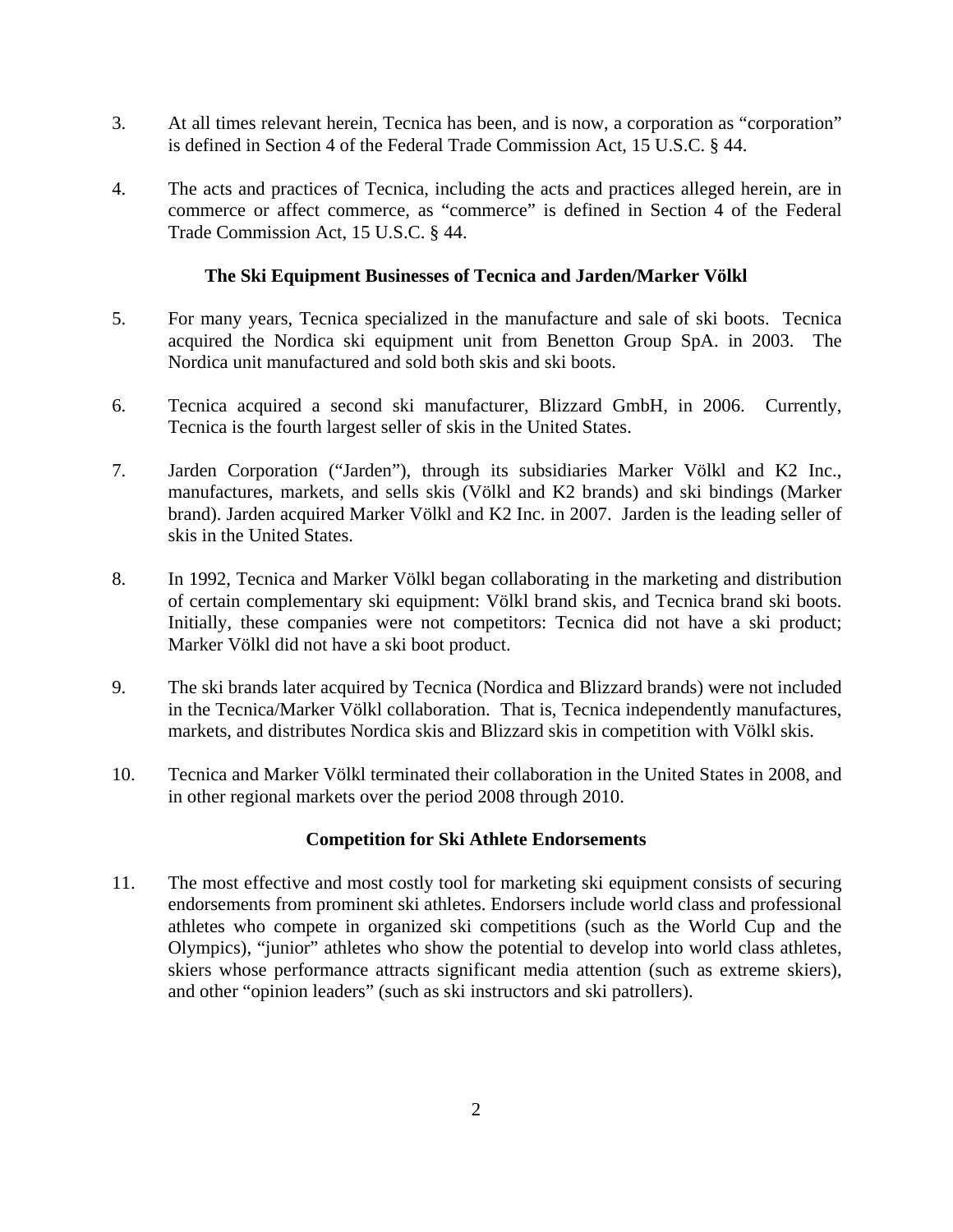- 12. Endorsement agreements between a ski equipment company and a ski athlete are typically of short duration, and are subject to renewal. Commonly, the ski athlete: (i) authorizes the company to use the athlete's name and likeness in promotions and in advertisements, (ii) agrees to use and promote the company's equipment on an exclusive basis, (iii) agrees to display the company's equipment when the athlete can attract media exposure, such as by taking the skis to the podium when receiving a medal, and/or (iv) agrees to appear at promotional events on behalf of the company. The association of a ski equipment brand with a prominent ski athlete generates sales, goodwill, and other benefits for the company.
- 13. As consideration for the ski athlete's endorsement services, the ski equipment company commonly provides the ski athlete with monetary compensation (keyed to the athlete's success in competitions), support services at competitions, free or discounted equipment, and/or travel expenses.
- 14. Ordinarily, ski equipment companies compete with one another to secure the endorsement services of prominent ski athletes. At the expiration of an endorsement agreement, a ski athlete can be induced to switch from one company to another in return for greater compensation, in much the same way that an employee can be induced to change employers in return for a higher salary or better benefits.
- 15. Endorsement agreements are the primary source of income for professional ski athletes. Among professional skiers, the common wisdom is: To make money in this sport, ski fast – and endorsement deals may follow.

# **The Anticompetitive Agreements**

- 16. In or about 2004, Tecnica and Marker Völkl agreed not to compete with one another to secure the endorsement services of ski athletes. Specifically, Tecnica agreed not to solicit, recruit, or contract with a ski athlete who previously endorsed Völkl brand skis or who was otherwise claimed by Marker Völkl. Marker Völkl agreed not to solicit, recruit, or contract with a ski athlete who previously endorsed Nordica brand skis or who was otherwise claimed by Tecnica.
- 17. In 2005, Blizzard GmbH and Marker Völkl agreed not to compete with one another to secure the endorsement services of ski athletes. Specifically, Blizzard GmbH agreed not to solicit, recruit, or contract with a ski athlete who previously endorsed Völkl brand skis or who was otherwise claimed by Marker Völkl. Marker Völkl agreed not to solicit, recruit, or contract with a ski athlete who previously endorsed Blizzard brand skis or who was otherwise claimed by Blizzard GmbH.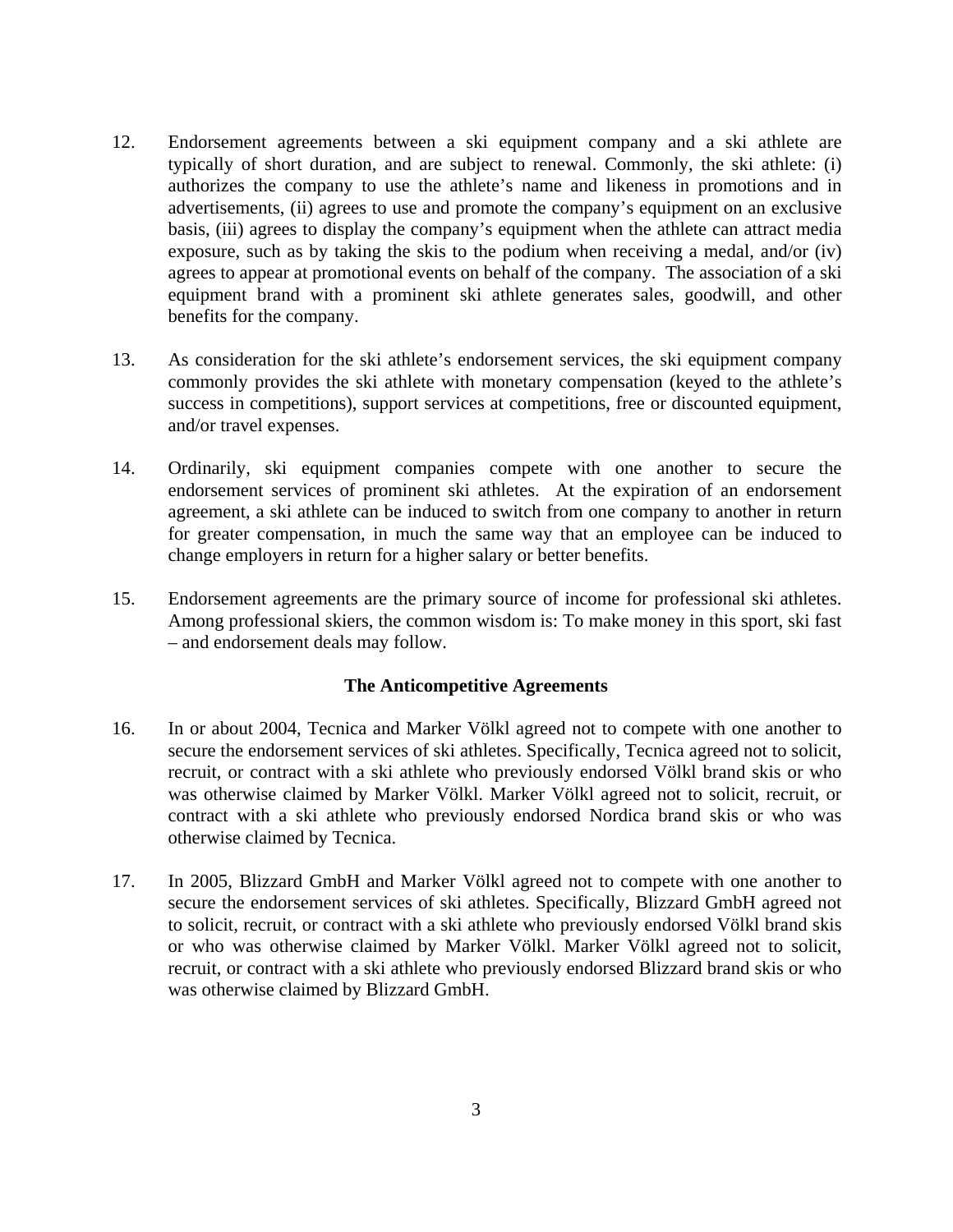- 18. In or about January 2007, shortly after Tecnica's acquisition of Blizzard GmbH executives of Tecnica met with executives of Marker Völkl to review the inter-company collaboration and the non-compete agreements. Tecnica and Marker Völkl reaffirmed that the companies would not compete with one another to secure the endorsement services of ski athletes. Tecnica and Marker Völkl intended that these athlete noncompete agreements would enable them to avoid bidding up the cost of securing athlete endorsements.
- 19. At the January 2007 meeting, Tecnica and Marker Völkl also agreed to expand the scope of their non-compete agreements. Tecnica and Marker Völkl agreed not to compete for the services of any employee. Specifically, Tecnica agreed not to solicit, recruit, or contract with any employee of Marker Völkl. Marker Völkl agreed not to solicit, recruit, or contract with any employee of Tecnica. Tecnica and Marker Völkl intended that this employee non-compete agreement would enable them to avoid bidding up the salaries paid to employees.
- 20. In furtherance of the athlete non-compete agreement and the employee non-compete agreement, executives of Tecnica and Marker Völkl communicated the terms of these agreements to company managers with responsibility for recruiting ski athletes and for hiring employees.
- 21. Christoph Bronder, the President and Chief Executive Officer of Marker Völkl, aggressively policed the Tecnica/Marker Völkl non-compete agreements, and complained to Tecnica when he detected a potential violation.
- 22. The restraints on competition agreed to by Tecnica and Marker Völkl were not reasonably necessary for the formation or efficient operation of the collaboration between the companies. The ski businesses of Tecnica (the Nordica and Blizzard brands) were at all times outside of and apart from the collaboration. Consequently, the restraints did not align the disparate incentives of the companies in a manner that promoted the cognizable efficiency goals of the collaboration. Also, the restraints adversely affected competition for – and the compensation available to – athletes and employees whose services were unrelated to the collaboration.
- 23. Tecnica's conduct, as alleged herein, had the purpose, capacity, tendency, and likely effect of (i) restraining competition unreasonably, (ii) harming the economic interests of ski athletes, and (iii) harming the economic interests of the affected employees of Tecnica and Marker Völkl.